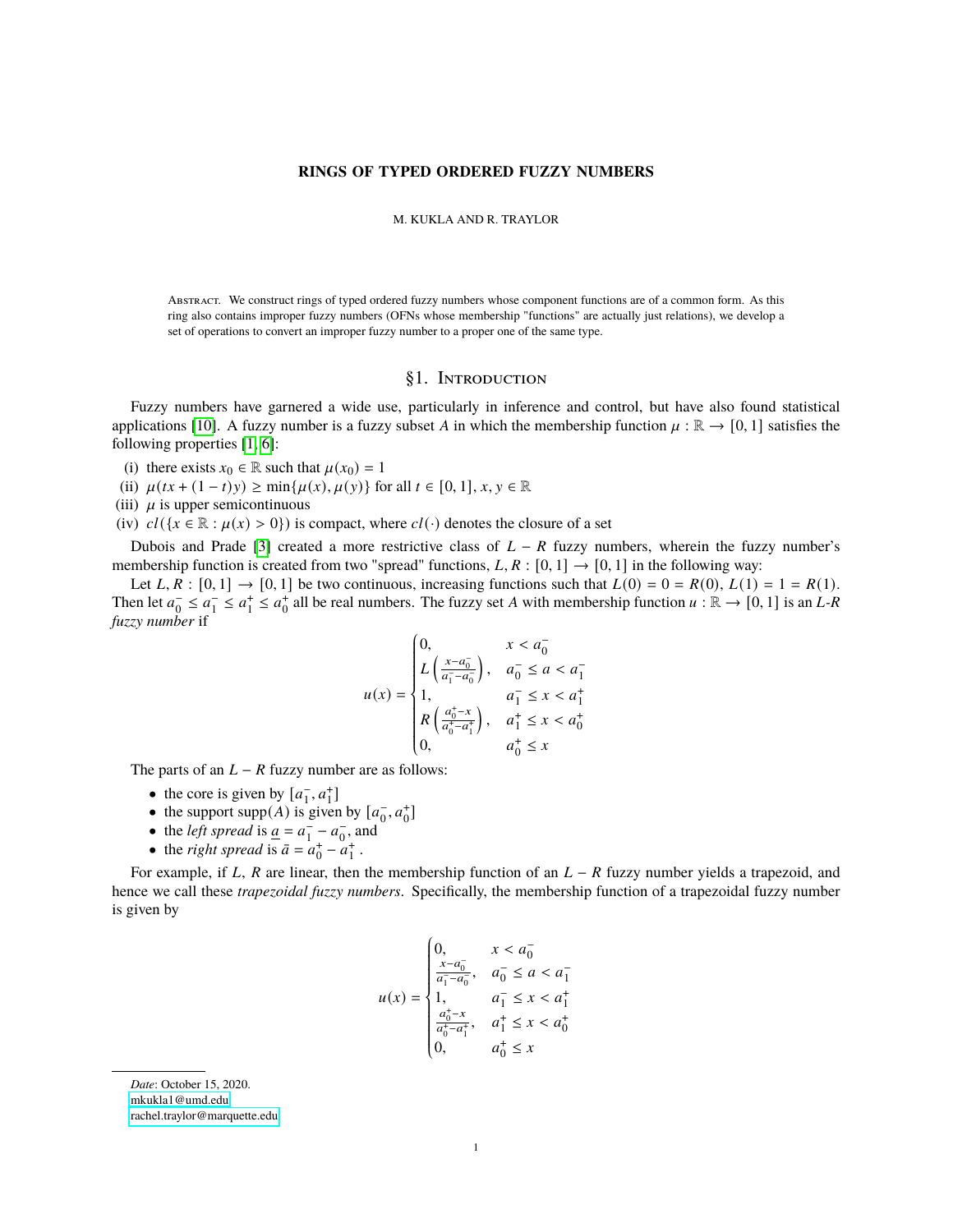1.1. POSITIVE AND NEGATIVE FUZZY NUMBERS. We call a fuzzy number A **positive** if all  $x \in \text{supp}(A), x > 0$ , and **negative** if all  $x \in \text{supp}(A) < 0$ . If  $0 \in \text{supp}(A)$ , A is neither positive nor negative.

<span id="page-1-0"></span>1.2. Arithmetic on Classical Fuzzy Numbers. If fuzzy numbers are to be used in any sort of arithmetic, analytic, or data processing sense, it is necessary to define arithmetic operations on them. Arithmetic operations have been defined for  $L - R$  fuzzy numbers by operating on their *level sets*. The level set of an  $L - R$  fuzzy number is given by

$$
A_{\alpha} = [a_0^- + L^{-1}(\alpha) \underline{a}, a_0^+ - R^{-1}(\alpha)], \alpha \in [0, 1]
$$

The sum of two fuzzy numbers A, B is the fuzzy number C whose  $\alpha$ –level sets are given by

$$
C_{\alpha} = (A + B)_{\alpha} = [a_{\alpha}^+ + b_{\alpha}^-, a_{\alpha}^+ + b_{\alpha}^+].
$$

Equivalently, we can define addition on the membership functions. Let  $\mu_A$ ,  $\mu_B$ ,  $\mu_C$  be the membership functions of  $A, B$ , and  $C = A + B$ . Then

$$
\mu_C(A)(z) = \bigvee_{z=x+y} (\mu_A(x) \land \mu_B(y)) \quad \text{for all } x, y, z \in \mathbb{R}
$$

where  $∨$  denotes maximum, and  $∧$  denotes minimum [\[6\]](#page-11-2).

Unfortunately, one of the biggest drawbacks to the  $L - R$  fuzzy number theory and the so-defined addition operation is a lack of a unique additive inverse, which makes defining the operation of subtraction difficult [\[1\]](#page-11-1). Under the above criterion,  $L - R$  fuzzy numbers with the addition operation as defined only produce a commutative monoidal structure, which isn't strong enough for many applications.

Multiplication of two  $L - R$  fuzzy numbers can be defined according to their membership functions or their level sets and is based on Zadeh's extension principle [\[15\]](#page-11-4). The level sets of  $C = AB$  are given by

$$
C_{\alpha} = [\inf\{xy : x \in A_{\alpha}, y \in B_{\alpha}\}, \sup\{xy : x \in A_{\alpha}, y \in B_{\alpha}\}]
$$

The classical number 1 is the multiplicative identity, but unfortunately we again only have a commutative monoidal structure on the set of  $L - R$  fuzzy numbers under this multiplication operation. We lack the ability to create a multiplicative inverse.

Other issues with  $L - R$  fuzzy numbers include uncontrollable results in repeatedly applied operations, which are caused by the need of intermediate approximations [\[14\]](#page-11-5).

<span id="page-1-1"></span>1.3. Kosinski's Ordered Fuzzy Numbers. Kosinski [\[7,](#page-11-6) [8,](#page-11-7) [9\]](#page-11-8), in an attempt to circumvent the issues described in [1.2,](#page-1-0) created the notion of an *ordered fuzzy number*, which resembles an  $L - R$  fuzzy number, but adds an orientation. The main motivation for adding this orientation is to resolve the issue of a lack of unique additive inverse. With orientation, a true additive inverse  $-A$  could be defined for a fuzzy number A and addition operation + such that  $A + (-A) = A - A = 0$ , where  $0 \in \mathbb{R}$ , rather than a fuzzy zero, which is not unique.

Kosinski [\[9\]](#page-11-8) defined an *ordered fuzzy number* as follows:

**Definition 1.1.** An *ordered fuzzy number* is an ordered pair  $A = (\mu_A^{\uparrow}, \mu_A^{\downarrow})$  where  $\mu_A^{\uparrow}, \mu_A^{\downarrow} : [0,1] \to \mathbb{R}$  are continuous functions.

With  $C[0, 1]$  as the space of continuous functions from [0, 1] to R, the above definition is equivalent to taking  $A \in C[0,1] \times C[0,1]$ . This pair of functions effectively defines the endpoints of the level sets of A for a specified  $\alpha \in [0, 1]$ . The orientation of the ordered fuzzy number is given by the ordered pair, where one travels "up"  $\mu_A^{\uparrow}$  from  $\alpha = 0$  to  $\alpha = 1$  and "down"  $\mu_A^{\downarrow}$  from  $\alpha = 1$  to  $\alpha = 0$ . The words "up" and "down" refer to the orientation, and not whether  $\mu_A^{\uparrow}$  or  $\mu_A^{\downarrow}$  are increasing or decreasing.

**Definition 1.2** (Increasing/Decreasing OFN)**.** An OFN is *increasing* [\[10\]](#page-11-0) if the orientation is consistent with the direction of the axis, and decreasing if the orientation is opposite to the direction of the axis.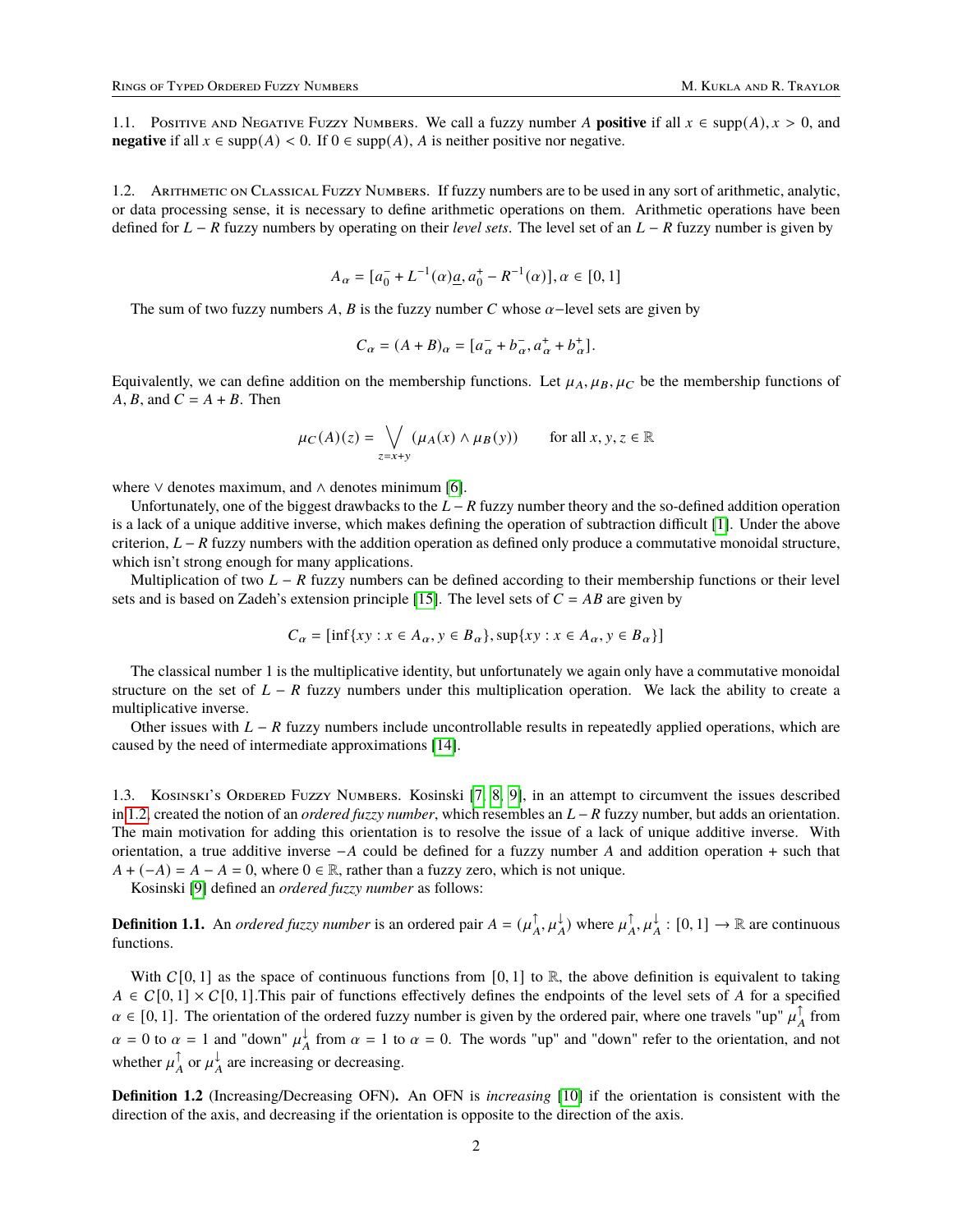<span id="page-2-0"></span>

FIGURE 1. An OFN  $A = (\sqrt{\alpha}, 2 - \alpha)$ 

**Example 1.1.** Let  $\mu_A^{\uparrow}(\alpha) = \sqrt{\alpha}$ , so that  $\mu_A^{\uparrow} : [0,1] \rightarrow [0,1]$ , and  $\mu_A^{\downarrow}(\alpha) = 2 - \alpha$ , so that  $\mu_A^{\downarrow} : [0,1] \rightarrow [1,2]$  as shown in Figure [1.](#page-2-0) Then  $A = (\mu_A^{\dagger}, \mu_A^{\dagger})$  has level sets  $A_{\alpha} = [\sqrt{\alpha}, 2 - \alpha]$ , giving supp $(A) = [0, 2]$ ,  $A_{1/4} = [1/2, 7/4]$ , and  $A_1 = \{1\}$ .

Kosinski never actually requires his OFNs to also be classical fuzzy numbers. It is possible to have an OFN  $A = (\mu_A^{\uparrow}, \mu_A^{\downarrow})$  that does not fit the definition of a classical fuzzy number. Instead, he defines a certain class of *proper* ordered fuzzy numbers as follows:

**Definition 1.3** (Proper OFN). From [\[5\]](#page-11-9), an increasing OFN is *proper* if  $\mu_A^{\uparrow}$  is increasing,  $\mu_A^{\downarrow}$  is decreasing, and  $\mu_A^{\uparrow} \leq \mu_A^{\downarrow}$  for all  $\alpha \in [0, 1]$ . A decreasing OFN is *proper* if  $\mu_A^{\downarrow}$  is increasing,  $\mu_A^{\uparrow}$  is decreasing, and  $\mu_A^{\downarrow} \leq \mu_A^{\uparrow}$  for all  $\alpha \in [0, 1].$ 

A proper OFN possesses a classical membership function. An OFN that is not proper is called *improper*, and does not possess a classical membership function.

> $(\mu_A^{\uparrow})^{-1}(x), \quad x \in [\mu_A^{\uparrow}(0), \mu_A^{\uparrow}(1))$  $(\mu_A^{\downarrow})^{-1}(x), \quad x \in (\mu_A^{\downarrow}(1), \mu_A^{\downarrow}(0)]$

If an OFN  $A = (\mu_A^{\uparrow}, \mu_A^{\downarrow})$  is proper, its membership function representation is given by

 $\mu_A(x) = \begin{cases} \frac{1}{2} & \text{if } x \neq 0 \\ 0 & \text{if } x = 0 \end{cases}$ 



FIGURE 2. The membership function representation of the OFN  $A = (\sqrt{\alpha}, 2 - \alpha)$ 

For our example above, the membership function for  $A = (\sqrt{\alpha}, 2 - \alpha)$  is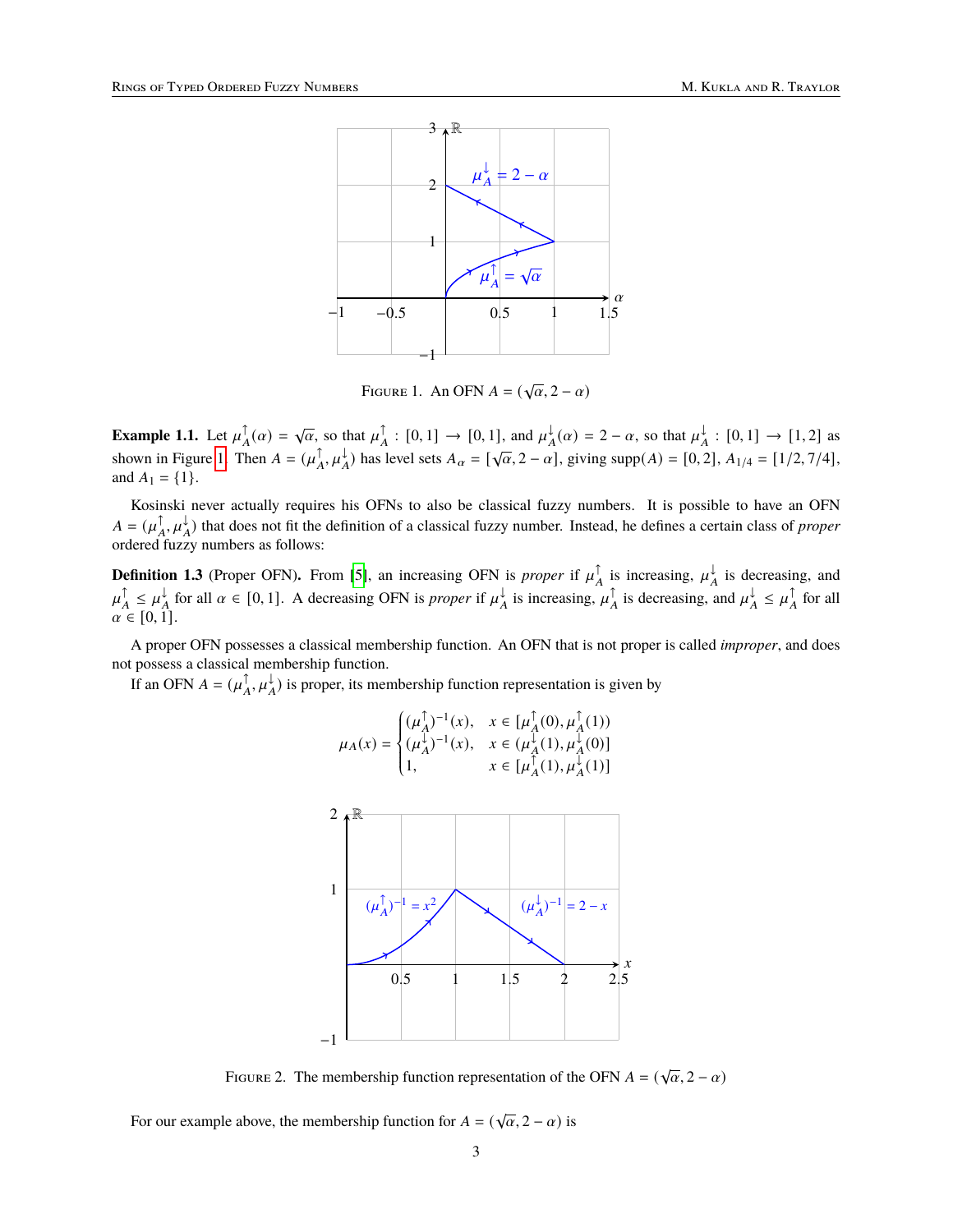$$
\mu_A(x) = \begin{cases} x^2, & x \in [0, 1] \\ 2 - x, & x \in [1, 2] \end{cases}
$$

If we swap the positions of the "up" and "down" functions, we create the same OFN shape with the opposite If we swap the positions of the up and down functions, we create the same OFN shape with the opposite orientation. For example, let  $B = (2 - y, \sqrt{y})$ . Then B gives the same fuzzy set as A above, but the orientation is reversed, so that we traverse the curve via the linear function first from (2,0) to (1, 1), then move "down"  $\sqrt{y}$  from  $(1, 1)$  to  $(0, 0)$ .



FIGURE 3. The OFN  $B = (2 - \alpha, \sqrt{\alpha})$ 

In [\[8\]](#page-11-7), Kosinski defines four arithmetic operations (+, −, ·, /) as pairwise operations on the components of the OFN. That is, for any above operation  $\star$ ,

$$
C = A \star B = (\mu_A^{\uparrow} \star \mu_B^{\uparrow}, \mu_A^{\downarrow} \star \mu_B^{\downarrow})
$$

With the added the property of orientation to fuzzy numbers, these ordered fuzzy numbers were intended to produce a unique additive inverse for each OFN.

The additive inverse of an OFN  $A = (\mu_A^{\uparrow}, \mu_A^{\downarrow})$  is  $-A = (-\mu_A^{\uparrow}, -\mu_A^{\downarrow})$ . Thus, according to Kosinski's arithmetic operation,

$$
A + (-A) = (0,0)
$$

which is a crisp 0. One will also notice that  $-A = -1 \cdot A = -1(\mu_A^{\uparrow}, \mu_A^{\downarrow})$ , where  $-1 \in \mathbb{R}$ . [\[8\]](#page-11-7) shows then that the set K of all ordered fuzzy numbers is a vector space over R under this defined addition.

1.4. DRAWBACKS AND IMPROPER OFNs. The set K of all ordered fuzzy numbers only requires continuity of  $\mu_A^{\uparrow}$ ,  $\mu_A^{\downarrow}$ . With additional requirements as stated above, an OFN may be a proper OFN, meaning  $\mu_A^{\uparrow}$ ,  $\mu_A^{\downarrow}$  can be inverted and the OFN A has a membership function that fits the definition of a classical fuzzy number.

Any OFN that is not proper is improper. From the definition above of a proper OFN, we may deduce that an improper OFN has at least one of the following properties.

- (i) At least one of  $\mu_A^{\uparrow}$ ,  $\mu_A^{\downarrow}$  is not monotonic,
- (ii)  $\mu_A^{\uparrow}$ ,  $\mu_A^{\downarrow}$  are either both increasing or both decreasing,
- (iii)  $|\text{range}(\mu_A^{\uparrow}) \cap \text{range}(\mu_A^{\downarrow})| > 1$ , where  $|\cdot|$  denotes the cardinality of a set.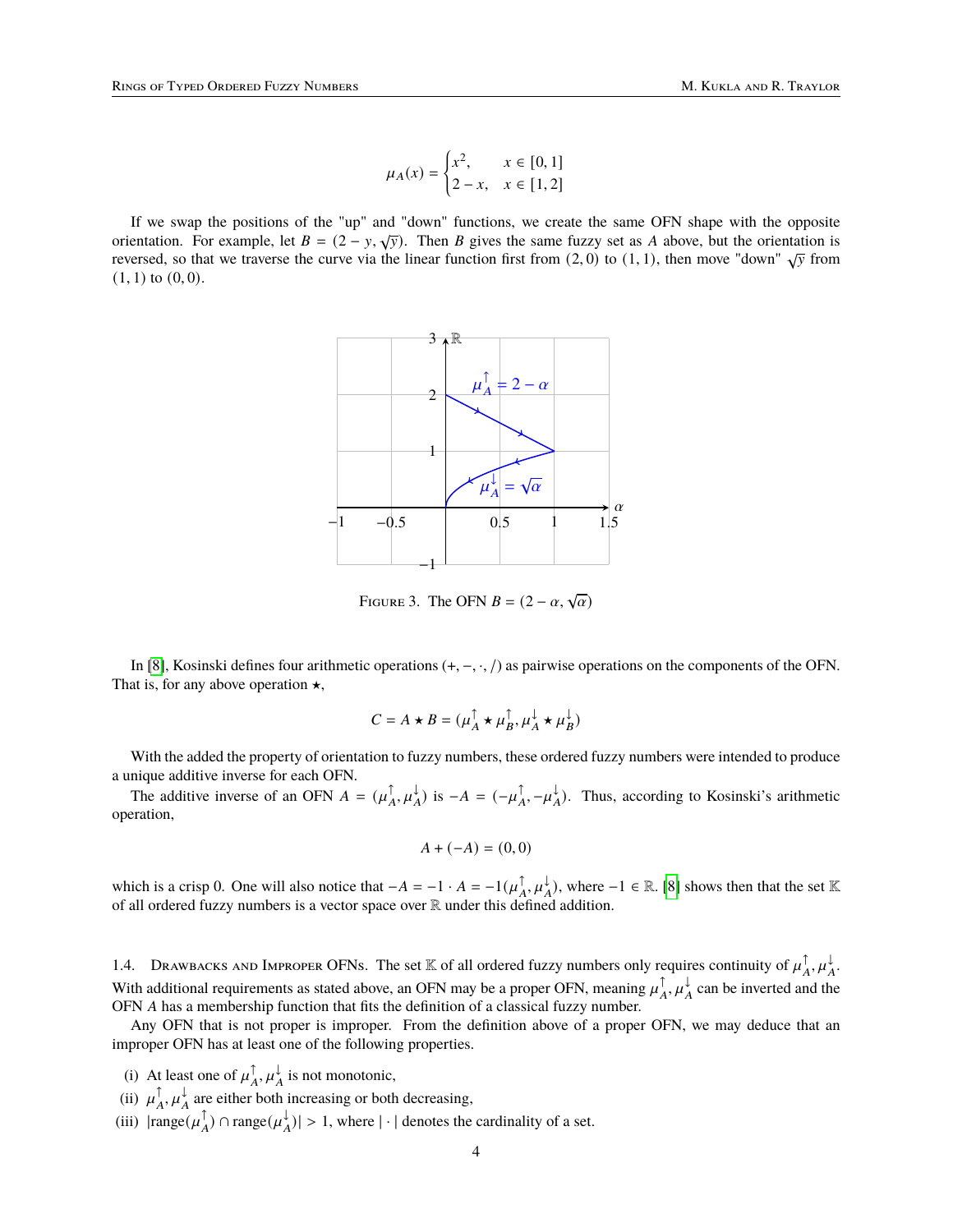<span id="page-4-0"></span>

Figure 4. Selected improper OFNs

Figure [4](#page-4-0) shows selected examples of improper OFNs. Figure [4a](#page-4-0) is an example of (iii), Figure [4b](#page-4-0) results from (ii), and Figure [4c](#page-4-0) results from condition (i), though it should be noted that all of these pathological conditions may be present in a single OFN. Improper OFNs lack a membership function, which has drawbacks in practice. An improper OFN has at least one point  $x$  with more than one membership level, which is nonsensical when the OFN is intended for classical use as a fuzzy set.

A particular drawback to Kosinski's arithmetic operations on OFNs is that the sum or product of two proper OFNs may yield an improper OFN, and the impropriety is difficult to control, especially regarding the pathology of non-monotonicity in the up and down functions.

For an example consider the two proper OFNs  $A = (x, 2 - x), B = (1 - 2x, -3)$ . Then

$$
A + B = (1 - x, -1 - x)
$$

This is an improper fuzzy number, since we have that  $(A + B)_{1/2} = [-3/2, 1/2]$  and yet  $(A + B)_1 = [-2, 0]$ .  $(A + B)_1 \not\subset (A + B)_{1/2}$ , and thus  $(A + B)$  is an improper fuzzy number, despite being in K. Kosinski's operations present a challenge regarding improper OFNs and the control of such issues over arithmetic operations, particularly repeated operations. If  $\hat{\mathbb{K}}$  denotes the set of proper OFNs, then none of Kosinski's operations will close  $\hat{\mathbb{K}}$ , and moreover, pathologies become difficult to control with repeated operations on a set as broadly defined as the set of all OFNs K. [\[10\]](#page-11-0) mentions this issue in repeated applications of Kosinski's arithmetic on OFNs when using them to estimate regression coefficients for fuzzy autoregressive models.

Nonetheless, it is desired to have as strong an algebraic structure as possible when defining operations over OFNs, while attempting to maintain applicability to a multitude of situations. Piasecki [\[11\]](#page-11-10) attempted to define a different collection of arithmetic operations that would close the set of proper OFNs  $\hat{\mathbb{K}}$  but unfortunately failed. These operations are defined for trapezoidal OFNs thus:

Let  $X = (\mu_X^{\uparrow}, \mu_X^{\downarrow})$ ,  $Y = (\mu_Y^{\uparrow}, \mu_Y^{\downarrow})$ . Let  $a = \mu_1^{\uparrow}(0)$ ,  $b = \mu_1^{\uparrow}(1)$ ,  $c = \mu_2^{\downarrow}(1)$ ,  $d = \mu_2^{\downarrow}(0)$ , where  $\cdot = X, Y$ . Then any arithmetic operation  $\star$  on  $\mathbb R$  is extended to the set  $\hat{\mathbb K}$  of proper OFNs as follows: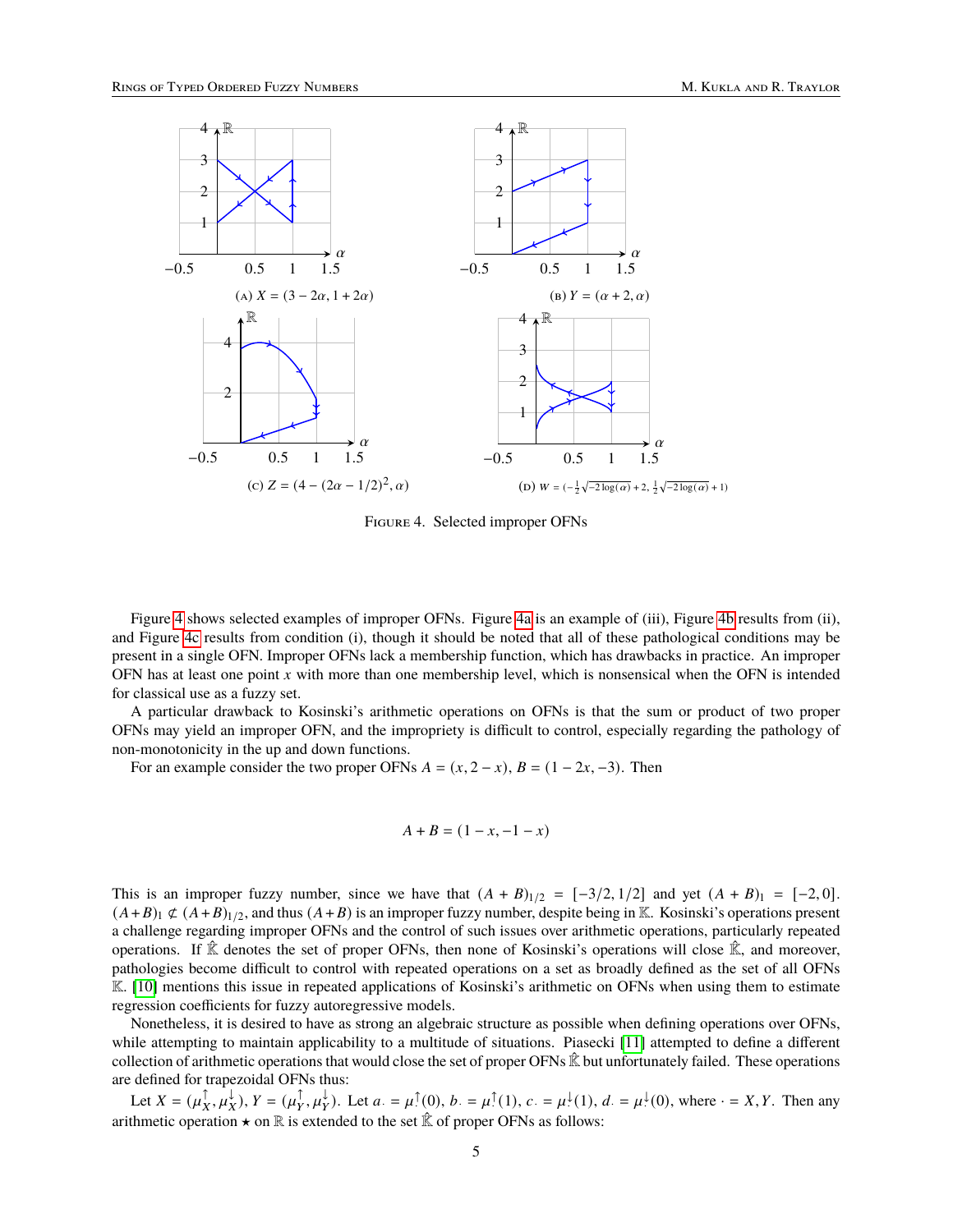For OFN 
$$
W = X \tilde{\star} Y
$$
,  
\n
$$
a_W = \begin{cases}\n\min\{a_X \star a_Y, b_X \star b_Y\}, & (b_X \star b_Y < c_X \star c_Y) \text{ or } (b_X \star b_Y = c_X \star c_Y \text{ and } a_X \star a_Y \leq d_X \star d_Y) \\
\max\{a_X \star a_Y, b_X \star b_Y\}, & (b_X \star b_Y > c_X \star c_Y) \text{ or } (b_X \star b_Y = c_X \star c_Y \text{ and } a_X \star a_Y > d_X \star d_Y) \n\end{cases}
$$
\n
$$
b_W = b_X \star b_Y
$$
\n
$$
c_W = c_X \star c_Y
$$
\n(1)\n
$$
d_W = \begin{cases}\n\max\{d_X \star d_Y, c_X \star c_Y\}, & (b_X \star b_Y < c_X \star c_Y) \text{ or } (b_X \star b_Y = c_X \star c_Y \text{ and } a_X \star a_Y \leq d_X \star d_Y) \\
\min\{d_X \star d_Y, c_X \star c_Y\}, & (b_X \star b_Y > c_X \star c_Y) \text{ or } (b_X \star b_Y = c_X \star c_Y \text{ and } a_X \star a_Y \leq d_X \star d_Y) \n\end{cases}
$$
\n
$$
\mu_W^{\uparrow}(\alpha) = \begin{cases}\n\mu_X^{\uparrow}(\alpha) \star \mu_Y^{\uparrow}(\alpha), & a_W \neq b_W \\
b_W, & a_W = b_W\n\end{cases}
$$
\n
$$
\mu_W^{\downarrow}(\alpha) = \begin{cases}\n\mu_X^{\downarrow}(\alpha) \star \mu_Y^{\downarrow}(\alpha), & c_W \neq d_W \\
c_W, & c_W = d_W\n\end{cases}
$$

The claim that these revised operations close the space of  $\hat{\mathbb{K}}$  is incorrect. We provide the following counterexample to Theorem 5 of [\[11\]](#page-11-10):

Let  $X = (-1, -x)$ ,  $Y = (2, 4x - 2)$ . Then  $X, Y \in \mathbb{R}$ . We look at the operation "multiplication" under Piasecki's definition. Then letting  $A = X \cdot Y$ ,

$$
aA = min{aX · aY, bX · bY} = -2
$$
  
\n
$$
bA = bX · bY = -2
$$
  
\n
$$
cA = cX · cY = -2
$$
  
\n
$$
dA = max{dX × dY, cX × cY} = 0
$$

Since  $a_A = b_A$ ,  $\mu_A^{\uparrow}(\alpha) = b_A = -2$ . Since  $c_A \neq d_A$ ,  $\mu_A^{\downarrow}(\alpha) = \mu_X^{\downarrow}(\alpha) \cdot \mu_Y^{\downarrow}(\alpha) = -x(4x - 2)$ . However, notice that  $\mu_A^{\downarrow}$  is not a monotonic function. In particular,  $\mu_A^{\downarrow}(0) = 0$ , and  $\mu_A^{\downarrow}(1/2) = 0$ , which implies that the point 0 has membership levels 0 and 1/2 simultaneously. Thus,  $\mu_A^\downarrow$  cannot be inverted to yield a proper membership function for a fuzzy number, and Piasecki's modification of multiplication does not close  $\mathbb{R}$ .

We now present the concept of typed OFNs and define arithmetic operations over smaller subsets of OFNs such that we construct rings of typed OFNs. Our typed OFNs present a more restricted view of OFNs than Kosinski [\[9\]](#page-11-8), but yield an advantage in controlling pathologies resulting from improper OFNs, and remain closed under a particular type, correcting the issues of [\[11\]](#page-11-10). We detail this in the next section.

## §2. Typed OFNs

In order to define typed OFNs, we present some preliminary definitions. It should be assumed that we are always working with continuous, real-valued functions.

**Definition 2.1** (Elementary function)**.** An *elementary function* [\[13\]](#page-11-11) is one which can be obtained by addition, multiplication, division, and composition from the rational functions, the trigonometric functions and their inverses, and the functions log and exp.

**Definition 2.2** (Parent Function)**.** A *parent function* is a single-term elementary function.

**Definition 2.3** (Base function). An OFN base function  $h(x)$  is either a parent function or combination of parent functions obtained through a combination of inversion and/or composition.

In other words, base functions may only be parent functions, compositions of parent functions, inverses of parent functions, or combinations of composition and inversion of parent functions.

Some examples of parent functions include

- (a) For the class of linear functions with the standard form  $g(x) = mx + b$ , both x and  $-x$  are parent functions.
- (b) For the class of exponential functions,  $e^x$  and  $-e^x$  are parent functions.
- (c) For the class of *n*th degree polynomials,  $x^n$  and  $-x^n$  are parent functions for  $n \in \mathbb{N}$
- (d) For the class of natural logarithms,  $log(x)$  is a parent function.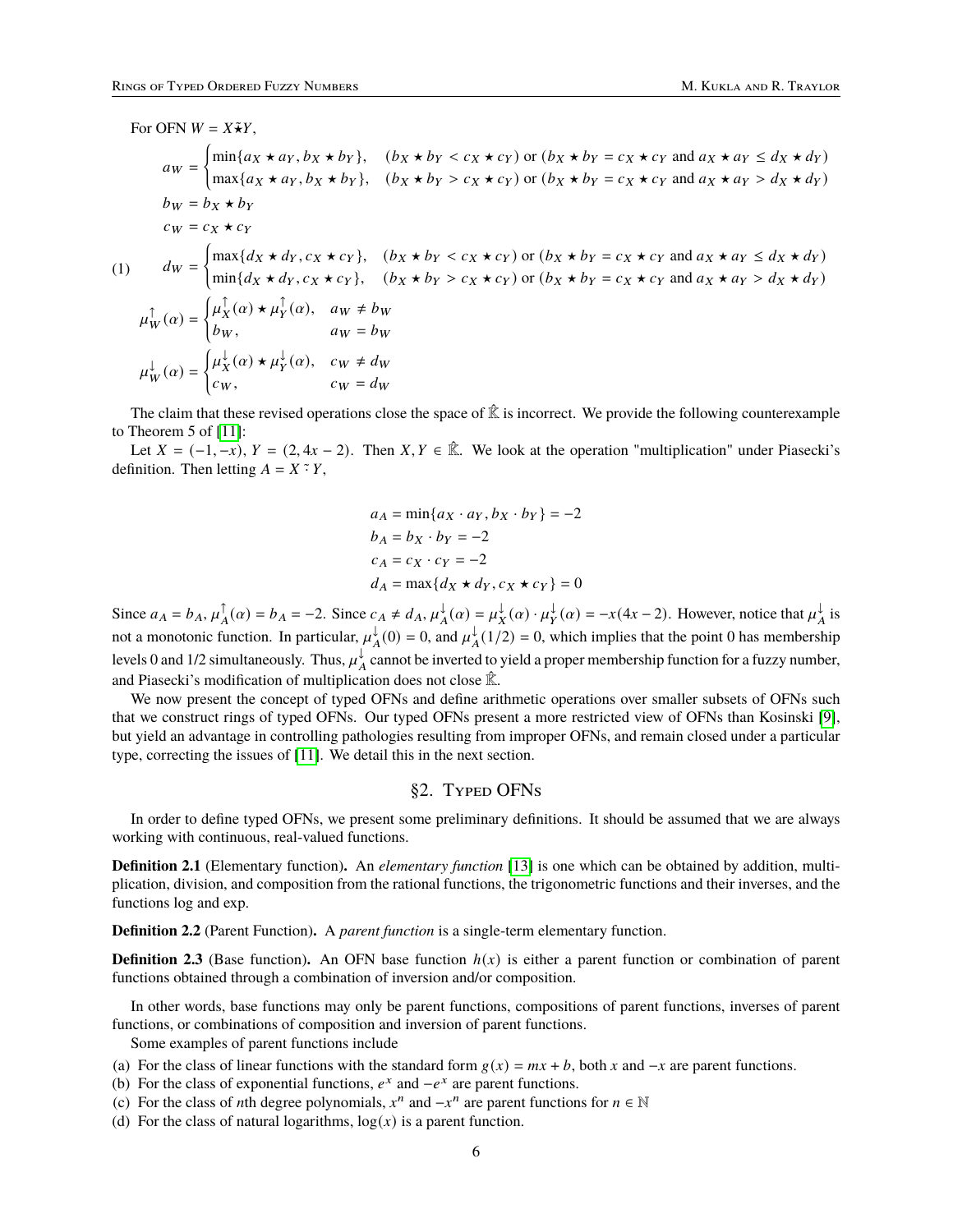Some examples of base functions include

(a)  $h(x) = e^{-x}$ , given as the composition of  $e^x$  with  $-x$ .

(b)  $h(x) = \sqrt{-2 \log(x)}$ , given as the inverse of  $e^{-x^2}$ , which itself is built from the composition of  $e^x$  with  $-x^2$ . We note that constant functions should be treated separately, and define them thusly:

**Definition 2.4** (Typeless function)**.** A constant function will be called *typeless*.

We are now ready to define a typed OFN.

**Definition 2.5** (True-Typed OFN). Let  $h(x)$  be a fixed base function. We say an OFN  $A = (\mu_A^{\uparrow}, \mu_A^{\downarrow})$  is an *true OFN of type h over* ℝ or an *h*-OFN if both  $\mu_A^{\uparrow}$ ,  $\mu_A^{\downarrow}$  have the form  $f(x) = ah(x) + b$  for  $a, b \in \mathbb{R}$ , where  $f : [0, 1] \to \mathbb{R}$ .

We now give an equivalent representation of a typed OFN upon which we will define our operations.

**Definition 2.6** (Typed OFN). For a fixed base function h, we say an OFN  $A = (\mu_A^\uparrow, \mu_A^\downarrow)$  is a typed OFN if at least one of  $\mu_A^{\uparrow}$ ,  $\mu_A^{\downarrow}$  has the form  $f(x) = ah(x) + b$ ,  $a, b \in \mathbb{R}$ , with the other possibly typeless.

**Definition 2.7** (Essential tuple). For a given  $h$ -OFN  $A = (\mu_A^{\uparrow}, \mu_A^{\downarrow}) = (a^{\uparrow}h(x) + b^{\uparrow}, a^{\downarrow}h(x) + b^{\downarrow})$ , the tuple  $(a^{\uparrow}, b^{\uparrow}, a^{\downarrow}, b^{\downarrow})$ , with  $a^{\uparrow}, b^{\uparrow}, a^{\downarrow}, b^{\downarrow} \in \mathbb{R}$  is called the *essential tuple*.

**Definition 2.8** (Rectangular or Typeless OFN). An OFN  $A = (\mu_A^{\uparrow}, \mu_A^{\downarrow})$  where both of  $\mu_A^{\uparrow}, \mu_A^{\downarrow}$  are typeless is called a *rectangular* or *typeless* OFN, and has essential tuple  $(0, b^{\uparrow}, 0, b^{\downarrow})$ , for  $b^{\uparrow}, b^{\downarrow} \in \mathbb{R}$ .

**Definition 2.9** (OFN of mixed type). If  $\mu_A^{\uparrow}$  and  $\mu_A^{\downarrow}$  are not constructed from the same base function, then we call A an *OFN of mixed type*.

<span id="page-6-0"></span>*Remark: We do not define essential tuples for mixed-type OFNs.*



Figure 5. Examples of Typed OFNs

Figure [5a](#page-6-0) is a true linear (or true trapezoidal) OFN with essential tuple (−1, 3, 1, 0); Figure [5b](#page-6-0) represents a Gaussian OFN with  $\mu_A^{\uparrow}$  typeless, with essential tuple  $(0, 1, 1, 1)$ ; Figure [5c](#page-6-0) is a rectangular OFN with essential tuple  $(0, 2, 0, 1)$ ; and Figure [5d](#page-6-0) is an OFN of mixed type and therefore does not have an essential tuple.

We choose to restrict our attention to typed OFNs built from base functions which are monotonic on  $\mathbb{R}$ , and typeless base functions. This will allow us to control pathologies that may result from arithmetic on such OFNs. The next section defines arithmetic operations on the essential tuples of a set of typed OFNs to construct a commutative ring.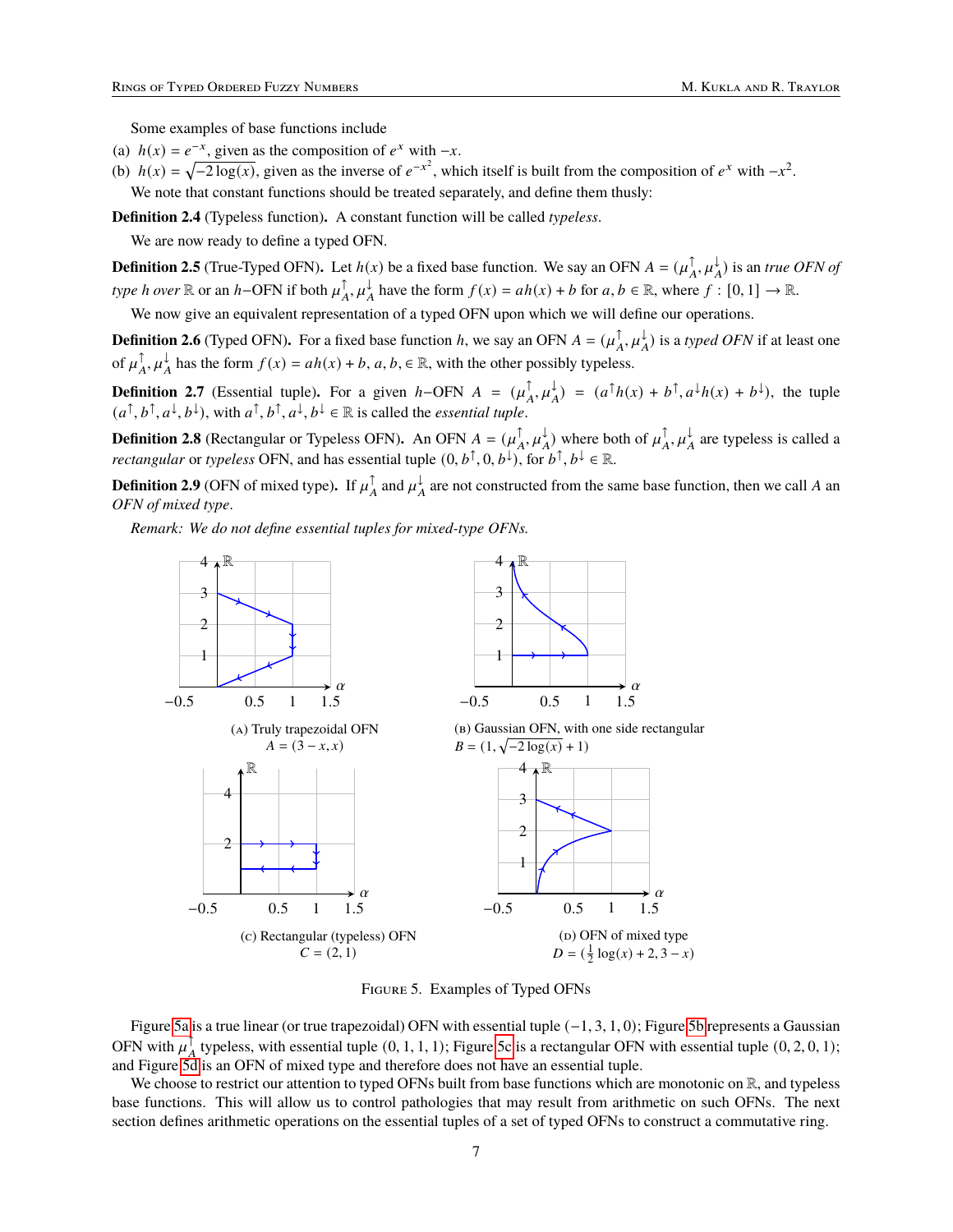#### §3. Constructing rings of Typed OFNs

We now present the general construction of rings of typed OFNs for a specified type. Let  $K_h$  denote the set of all  $h$ −OFNs for a given base function  $h(x)$  (to include possibly one side of the OFN typeless), let K<sub>r</sub> denote the set of rectangular or typeless OFNs. Additionally, denote  $\mathbb{K}_{h,r} = \mathbb{K}_h \cup \mathbb{K}_r$ .

We define arithmetic operations over the set of essential tuples of  $\mathbb{K}_{h,r}$  in the following manner:

Let  $\xi_X = (a_X^{\uparrow}, b_X^{\uparrow}, a_X^{\downarrow}, b_X^{\downarrow})$  be the essential tuple for  $X \in \mathbb{K}_{h,r}$ . For  $X, Y \in \mathbb{K}_{h,r}$  and arithmetic operation  $\star \in \{+, -, \cdot, /\}$  on  $\mathbb{R}$ , we define  $A = X \times Y \in \mathbb{K}_{h,r}$  as the h-OFN with essential tuple

$$
\xi_A = (a_X^{\uparrow} \star a_Y^{\uparrow}, b_X^{\uparrow} \star b_Y^{\uparrow}, a_X^{\downarrow} \star a_Y^{\downarrow}, b_X^{\downarrow} \star b_Y^{\downarrow})
$$

Thus, arithmetic operations take place component-wise over the essential tuples of a given set of typed OFNs. Note that  $\Xi$  and  $\Xi$  are equivalent to the ordinary vector sum and Hadamard product respectively on  $\mathbb{R}^4$ . Arithmetic operations are only permitted between OFNs in the same typed set, and arithmetic operations on OFNs of mixed type or between a typed OFN and one of mixed type are not permitted or defined, as the essential tuple only uniquely defined an OFN after the type has been specified.

**Theorem 3.1.** Let h be a specified base function, and  $\mathbf{F}$  the above defined operations on  $\mathbb{K}_{h,r}$ . Then  $(\mathbb{K}_{h,r}, \mathbf{F}, \mathbf{G})$  is a *commutative ring.*

*Proof.* An OFN  $A = (\mu_A^{\uparrow}, \mu_A^{\downarrow}) \in \mathbb{K}_{h,r}$  is uniquely defined by its essential tuple  $\xi_A \in \mathbb{R}$ . for a specified h. Let  $X, Y \in \mathbb{K}_{h,r}$  with essential tuples  $\xi_X, \xi_Y$ . Since  $X \not\equiv Y$  produces an essential tuple in  $\mathbb{K}_{h,r}$ , the operations close  $\mathbb{K}_{h,r}$ . We verify the ring axioms on the essential tuples.

Let X, Y, Z  $\in \mathbb{K}_{h,r}$  with essential tuples  $\xi_X = (a_X^{\uparrow}, b_X^{\uparrow}, a_X^{\downarrow}, b_X^{\downarrow})$ ,  $\xi_Y = (a_Y^{\uparrow}, b_Y^{\uparrow}, a_Y^{\downarrow}, b_Y^{\downarrow})$ ,  $\xi_Z = (a_Z^{\uparrow}, b_Z^{\uparrow}, a_Z^{\downarrow}, b_Z^{\downarrow})$ .

(1) **Associativity of Addition:** Let  $W \in \mathbb{K}_{h,r}$  with essential tuple  $\xi_W$  such that  $W = (X \oplus Y) \oplus Z$ , and  $U \in \mathbb{K}_{h,r}$  with essential tuple  $\xi_U$  such that  $U = X \boxplus (Y \boxplus Z)$ . Then

$$
\xi_W = ((a_X^{\uparrow} + a_Y^{\uparrow}) + a_Z^{\uparrow}, (b_X^{\uparrow} + b_Y^{\uparrow}) + b_Z^{\uparrow}, (a_X^{\downarrow} + a_Y^{\downarrow}) + a_Z^{\downarrow}, (b_X^{\downarrow} + b_Y^{\downarrow}) + b_Z^{\downarrow})
$$
  
=  $(a_X^{\uparrow} + (a_Y^{\uparrow} + a_Z^{\uparrow}), b_X^{\uparrow} + (b_Y^{\uparrow} + b_Z^{\uparrow}), a_X^{\downarrow} + (a_Y^{\downarrow} + a_Z^{\downarrow}), b_X^{\downarrow} + (b_Y^{\downarrow} + b_Z^{\downarrow}))$   
=  $\xi_U$ 

As the essential tuples uniquely determine an OFN,  $W = U$ .

(2) **Commutativity of Addition**: We have that

$$
\xi_X \boxplus \xi_Y = (a_X^{\uparrow} + a_Y^{\uparrow}, b_X^{\uparrow} + b_Y^{\uparrow}, a_X^{\downarrow} + a_Y^{\downarrow}, b_X^{\downarrow} + b_Y^{\downarrow})
$$
  
=  $(a_Y^{\uparrow} + a_X^{\uparrow}, b_Y^{\uparrow} + b_X^{\uparrow}, a_Y^{\downarrow} + a_X^{\downarrow}, b_Y^{\downarrow} + b_X^{\downarrow})$   
=  $\xi_Y \boxplus \xi_X$ 

where the second equality comes from commutativity of  $+$  on  $\mathbb{R}$ .

- (3) **Additive Identity:** The crisp  $0 \in \mathbb{R}$  whose essential tuple is  $(0, 0, 0, 0)$  is the additive identity for  $\mathbb{K}_{h,r}$ , since addition is performed componentwise over  $\mathbb{R}$ , and 0 is the additive identity of  $\mathbb{R}$ .
- (4) **Additive Inverse:** We have that  $-X$  with  $\xi_{-X} = (-a_X^{\uparrow}, -b_X^{\uparrow}, -a_X^{\downarrow}, -b_X^{\downarrow})$  is the unique additive inverse of X, as  $X \nightharpoonup -X$  yields the essential tuple  $(0, 0, 0, 0)$ , which is the additive identity.
- (5) **Associativity of Multiplication:** Let  $W \in \mathbb{K}_{h,r}$  with essential tuple  $\xi_W$  such that  $W = (X \boxdot Y) \boxdot Z$ , and  $U \in \mathbb{K}_{h,r}$ with essential tuple  $\xi_U$  such that  $U = X \boxdot (Y \boxdot Z)$ . Then

$$
\begin{split} \xi_W = ( (a_X^\uparrow \cdot a_Y^\uparrow) \cdot a_Z^\uparrow, (b_X^\uparrow \cdot b_Y^\uparrow) \cdot b_Z^\uparrow, (a_X^\downarrow \cdot a_Y^\downarrow) \cdot a_Z^\downarrow, (b_X^\downarrow \cdot b_Y^\downarrow) \cdot b_Z^\downarrow) \\ & = (a_X^\uparrow \cdot (a_Y^\uparrow \cdot a_Z^\uparrow), b_X^\uparrow \cdot (b_Y^\uparrow \cdot b_Z^\uparrow), a_X^\downarrow \cdot (a_Y^\downarrow \cdot a_Z^\downarrow), b_X^\downarrow \cdot (b_Y^\downarrow \cdot b_Z^\downarrow)) \\ & = \xi_U \end{split}
$$

The second equality results from the associativity of  $\cdot$  on  $\mathbb{R}$ , hence,  $W = U$ .

(6) **Commutativity of Multiplication**: We have that

$$
\xi_X \boxdot \xi_Y = (a_X^\uparrow \cdot a_Y^\uparrow, b_X^\uparrow \cdot b_Y^\uparrow, a_X^\downarrow \cdot a_Y^\downarrow, b_X^\downarrow \cdot b_Y^\downarrow)
$$
  
=  $(a_Y^\uparrow \cdot a_X^\uparrow, b_Y^\uparrow \cdot b_X^\uparrow, a_Y^\downarrow \cdot a_X^\downarrow, b_Y^\downarrow \cdot b_X^\downarrow)$   
=  $\xi_Y \boxdot \xi_X$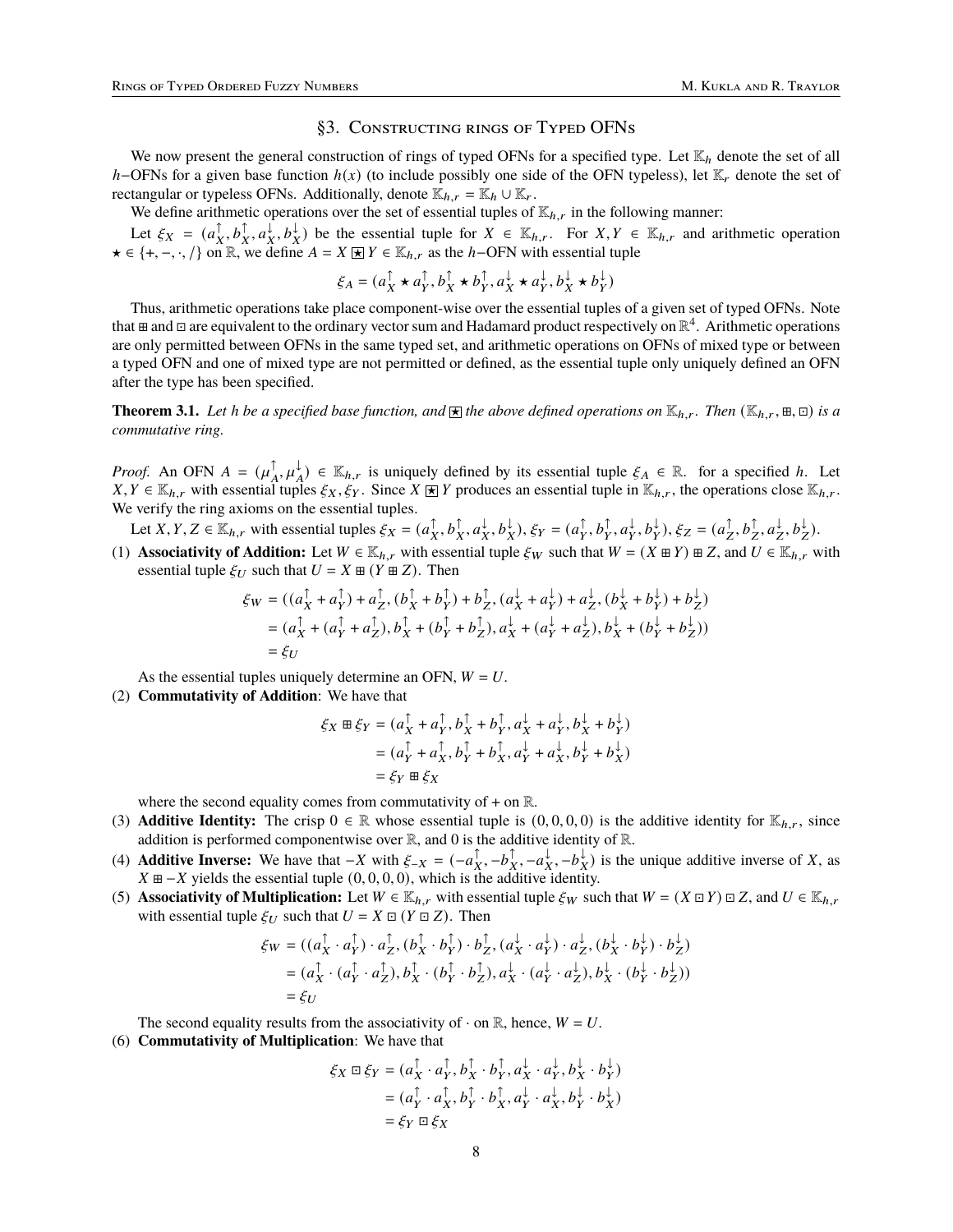- (7) **Multiplicative Identity:** The essential tuple  $\xi_1 = (1, 1, 1, 1)$  is the multiplicative identity for  $\mathbb{K}_{h,r}$ , since multiplication is performed component-wise over R.
- (8) **Distributivity of Multiplication with Respect to Addition:** We have that

$$
\xi_X \boxdot (\xi_Y \boxdot \xi_Z) = (a_X^{\uparrow} \cdot (a_Y^{\uparrow} + a_Z^{\uparrow}), b_X^{\uparrow} \cdot (b_Y^{\uparrow} + b_Z^{\uparrow}), a_X^{\downarrow} \cdot (a_Y^{\downarrow} + a_Z^{\downarrow}), b_X^{\downarrow} \cdot (b_Y^{\downarrow} + b_Z^{\downarrow}))
$$
  
=  $(a_X^{\uparrow} a_Y^{\uparrow} + a_X^{\uparrow} a_Z^{\uparrow}, b_X^{\uparrow} b_Y^{\uparrow} + b_X^{\uparrow} b_Z^{\uparrow}, a_X^{\downarrow} a_Y^{\downarrow} + a_X^{\downarrow} a_Z^{\downarrow}, b_X^{\downarrow} b_Y^{\downarrow} + a_X^{\downarrow} b_Z^{\downarrow})$   
=  $(\xi_X \boxdot \xi_Y) \boxplus (\xi_X \boxdot \xi_Z)$ 

Right distributivity follows from commutativity of multiplication.

q.e.d.

*Remark: Note that multiplicative inverses do not exist for all elements, and thus our stated division operation only applies to a subset of elements. This is why we do not have a field.*

We will illustrate this general construction for three specific sets of typed OFNs: trapezoidal, Gaussian, and exponential, as these three types are the most commonly used in applications such as [\[10\]](#page-11-0).

3.1. TRAPEZOIDAL OFNs. For the base function  $h(x) = x$ , we call  $\mathbb{K}_l$  the set of all true linear or true trapezoidal OFNs. Trapezoidal OFNs have up and down functions of the form  $f(x) = ax + b$ ,  $a, b \in \mathbb{R}$ .

OFNs in  $X \in \mathbb{K}_l$  have the form  $X = (a_X^{\uparrow} x + b_X^{\uparrow}, a_X^{\downarrow} + b_X^{\downarrow})$ . We give some examples of arithmetic on trapezoidal OFNs.

**Example 3.1.** Let  $X = (-1, -x)$ ,  $Y = (2, 4x - 2)$ . Then  $\xi_X = (0, -1, -1, 0)$  and  $\xi_Y = (0, 2, 4, -2)$ . We have that  $X \ncong Y$  is the trapezoidal OFN W with essential tuple  $\xi_W = (0 + 0, -1 + 2, -1 + 4, 0 + (-2)) = (0, 1, 3, -2)$  and function representation  $W = (1, 3x - 2)$ .  $X \square Y$  is the trapezoidal OFN Z with essential tuple  $\xi_Z = (0 \cdot 0, -1 \cdot 2, -1 \cdot 2)$  $4, 0 \cdot 2$  =  $(1, -2, -4, 0)$  and function representation  $Z = (x - 2, -4x)$ .  $X \boxtimes Y$  is the trapezoidal OFN U with essential tuple  $\xi_U = (0/0, -1/2, -1/4, 0/2) = (0 \cdot 0^{-1}, -1/2, -1/4, 0) = (1, -1/2, -1/4, 0)$  with function representation  $U = (x - 1/2, -x/4).$ 

**Example 3.2.** Let  $X = (x - 5, -x - 3), Y = (x + 5, -x + 3)$ . Then  $\xi_X = (1, -5, -1, -3), \xi_Y = (1, 5, -1, 3)$ . We have that  $X \boxplus Y = (2x, -2x), X \boxplus Y = (-10, -6), X \boxplus Y = (x - 25, x - 9),$  and  $X \boxtimes Y = (x - 1, x - 1)$ 

In Kosinski's original set of arithmetic operations, the product of two trapezoidal fuzzy numbers would not necessarily not result in a trapezoidal OFN. Our operations guarantee that the result of any operation on two trapezoidal OFNs remains a trapezoidal OFN.

3.2. A RING OF GAUSSIAN OFNS. Let  $h(x) = \sqrt{-2 \log(x)}$ . Then we call  $\mathbb{K}_{G,r}$  the set of Gaussian OFNs if  $X \in \mathbb{K}_{G,r}$ has the form  $(a^{\uparrow}\sqrt{-2\log(x)} + b^{\uparrow}, a^{\downarrow}\sqrt{-2\log(x)} + b^{\downarrow}).$ 

Again, the essential tuple for  $X \in \mathbb{K}_{G,r}$  is  $\xi_X = (a^{\uparrow}, b^{\uparrow}, a^{\downarrow}, b^{\downarrow})$ , but this  $\xi_X$  is defined with respect to  $h(x) =$  $\sqrt{-2 \log(x)}$  rather than  $h(x) = x$  as we did for the trapezoidal OFNs.

It should be noted that Gaussian OFNs do not have compact support, though we recognize instances where this may be desired, such as the use of OFNs for statistical applications.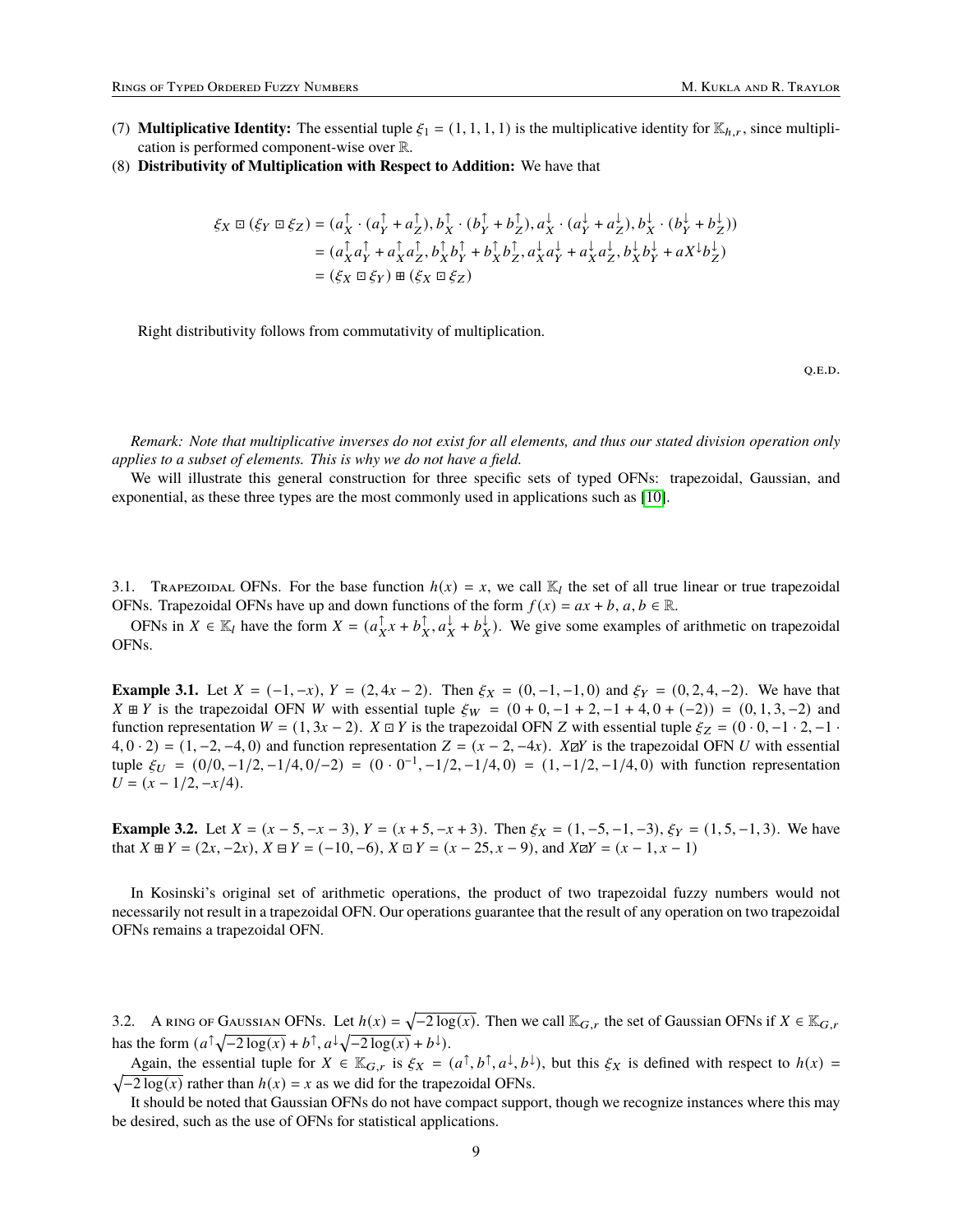<span id="page-9-0"></span>

Figure 6.  $X = (\frac{1}{4}h(x), -\frac{1}{4}h(x)),$  $Y = (\frac{1}{8}h(x) + 1, -\frac{1}{8}h(x) + 1),$  $Z = X \boxplus Y = \left(\frac{3}{8}h(x) + 1, -\frac{3}{8}h(x) + 1\right)$ 

**Example 3.3.** Let  $X = (\frac{1}{4}h(x), -\frac{1}{4}h(x))$ ,  $Y = (\frac{1}{8}h(x) + 1, -\frac{1}{8}h(x) + 1)$ , where  $h(x) = \sqrt{-2 \log(x)}$ . Then  $X \boxplus Y =$  $\left(\frac{3}{8}h(x) + 1, -\frac{3}{8}h(x) + 1\right)$  (Figure [6\)](#page-9-0).

Proper Gaussian OFNs may be inverted to yield the following membership functions. For increasing OFNs,

$$
\mu_A = \begin{cases} \exp\left(\frac{-(x-b^{\dagger})^2}{2|a^{\dagger}|}\right), & x \in (-\infty, b^{\dagger})\\ \exp\left(\frac{-(x-b^{\dagger})^2}{2|a^{\dagger}|}\right), & x \in (b^{\dagger}, \infty)\\ 1, & x \in [b^{\dagger}, b^{\dagger}] \end{cases}
$$

For decreasing OFNs,

$$
\mu_A = \begin{cases} \exp\left(\frac{-(x-b^1)^2}{2|a^{\uparrow}|}\right), & x \in (-\infty, b^{\downarrow})\\ \exp\left(\frac{-(x-b^{\uparrow})^2}{2|a^{\uparrow}|}\right), & x \in (b^{\uparrow}, \infty)\\ 1, & x \in [b^{\downarrow}, b^{\uparrow}] \end{cases}
$$

3.3. THE RING OF EXPONENTIAL OFNs. Let  $h(x) = \log(x)$ . Then the ring of exponential OFNs is denoted  $\mathbb{K}_{e,r}$ , and  $X = (\mu_A^{\uparrow}, \mu_A^{\downarrow}) \in \mathbb{K}_{e,r}$  has the form  $X = (a^{\uparrow} \log(x) + b^{\uparrow}, a^{\downarrow} \log(x) + b^{\downarrow})$  and essential tuple  $\xi_X = (a^{\uparrow}, b^{\uparrow}, a^{\downarrow}, b^{\downarrow})$ .

# §4. Improper Typed OFNs and Control of Pathologies

In constructing rings of typed OFNs for given base functions  $h$ , we allow improper OFNs. In fact, in many cases, the multiplicative identity of a rings of typed OFNs is improper. Despite the presence of improper OFNs in a particular ring of typed OFNs, we remain at a practical advantage with our methods, since even the improper OFNs that exist in the ring are of the correct type. Moreover, typed OFNs allow for better identification and control of pathologies in the OFN that cause impropriety.

Under Kosinski's operations, the product of two OFNs of a given type would not remain that same type. For example, the product of two trapezoidal OFNs under Kosinski's arithmetic operations would result in a quadratic OFN. Moreover, with such a broad definition of the space of OFNs and their operations, the resultant OFN could have up and down functions that are non-monotonic.

Kacprzak and Kosinski [\[5\]](#page-11-9) do propose a method to "fix" improper OFNs so that these improper OFNs have a membership function and thereby become proper OFNs. For  $A \in \mathbb{K}$  such that A is improper, they define a new *corresponding* membership function  $\tilde{\mu}_A$  as

$$
\tilde{\mu}_A(x) = \begin{cases}\n\arg\max{\{\mu_A^{\uparrow}(s) = x, \mu_A^{\downarrow}(y) = x\}}, & x \in \text{Range}(\mu_A^{\uparrow}) \cup \text{Range}(\mu_A^{\downarrow}) \\
1, & x \in [\min{\{\mu_A^{\uparrow}(1), \mu_A^{\downarrow}(1)\}}, \max{\{\mu_A^{\uparrow}(1), \mu_A^{\downarrow}(1)\}} \\
0, & \text{otherwise}\n\end{cases}
$$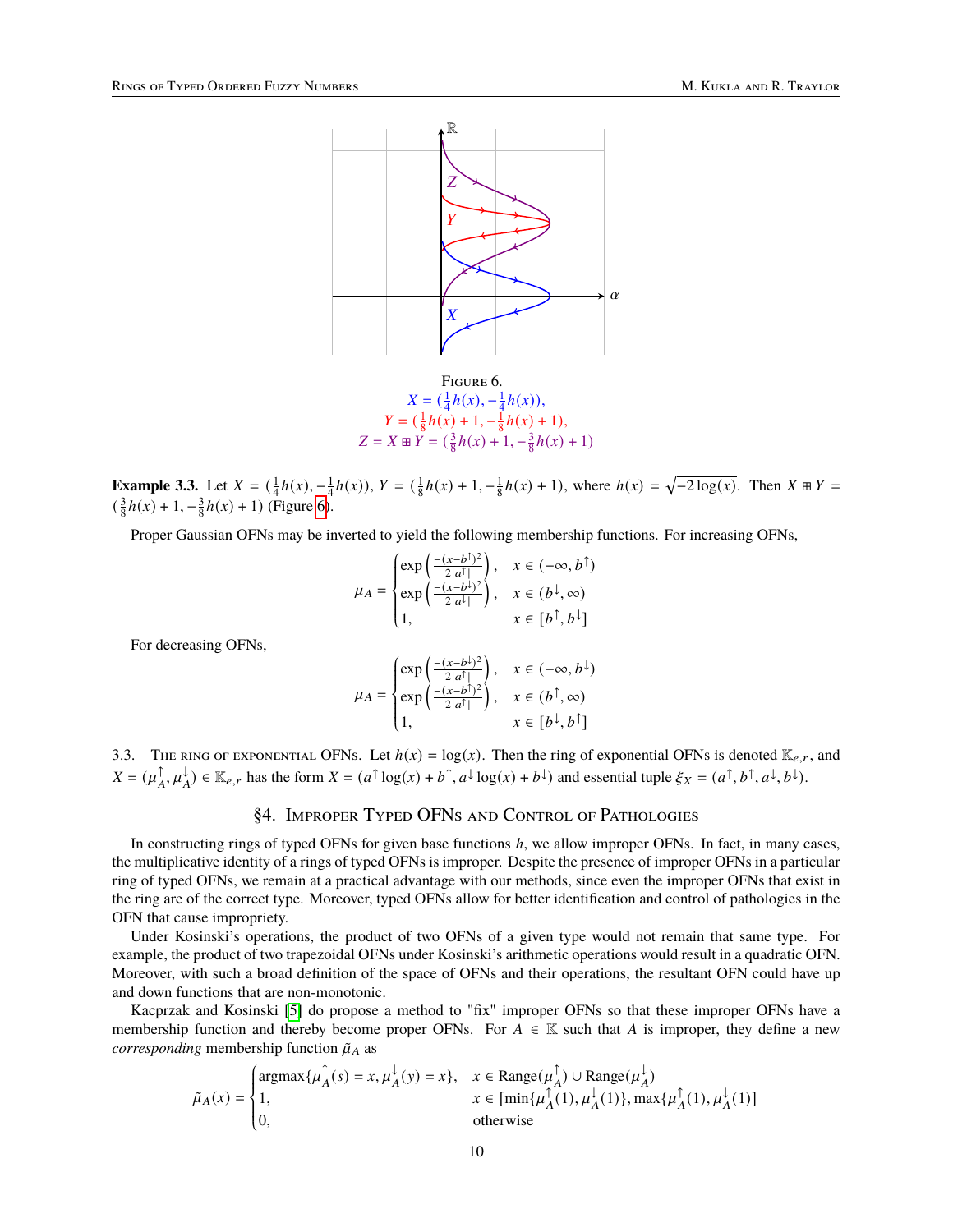While this is an elegant and compact fix for all pathologies, it does not preserve type, which we desire for application purposes.

We revisit the properties an improper OFN may have, as described in Section [1.3.](#page-1-1) Under our operations on a ring of typed OFNs where h is always monotonic on the real line, such as trapezoidal, Gaussian, or exponential OFNs, the resultant OFN of any operation is always in the ring, and thus will never have a non-monotonic up or down function. Thus, (i) as a pathology is not possible under our operations, and we must only contend with fixing (ii) and (iii) as they arise.

An OFN A with essential tuple  $\xi_A = (a^{\uparrow}, b^{\uparrow}, a^{\downarrow}, b^{\downarrow})$  as a pathology of type (ii) only if  $sgn(a^{\uparrow}) = sgn(a^{\downarrow})$  and there is no  $\alpha \in [0, 1]$  such that  $\mu_A^{\uparrow}(\alpha) = \mu_A^{\downarrow}(\alpha)$ . In this case, we may correct the improper A of type (ii) to a proper OFN  $\hat{A}$ in the following way:

| Orientation | Sign                                           |                                      |
|-------------|------------------------------------------------|--------------------------------------|
| Increasing  | $sgn(a^{\uparrow}) = sgn(a^{\downarrow}) = 1$  | $(\mu_{\Lambda}^{\perp}, b^{\perp})$ |
| Increasing  | $sgn(a^{\uparrow}) = sgn(a^{\downarrow}) = -1$ | $(b^{\uparrow}, \mu^{\downarrow})$   |
| Decreasing  | $sgn(a^{\uparrow}) = sgn(a^{\downarrow}) = 1$  | $(b^{\dagger}, \mu^{\downarrow})$    |
| Decreasing  | $sgn(a^{\uparrow}) = sgn(a^{\downarrow}) = -1$ |                                      |

If A is an improper OFN of type (iii) only, then  $sgn(a^{\uparrow}) \neq sgn(a^{\downarrow})$ , but there exists  $\alpha \in [0,1)$  such that  $\mu_A^{\uparrow}(\alpha) = \mu_A^{\downarrow}(\alpha)$ . In this case, we correct improper OFNs A of type (iii) to a proper OFN  $\hat{A}$  given by

$$
\hat{A} = (a^{\dagger}h + b^{\dagger}, a^{\dagger}h + b^{\dagger}),
$$

which "untwists" the pathology.

If A is a combination of types (ii) and (iii) (which will only happen on OFNs with compact support), then the correction  $\hat{A}$  is given by  $\hat{A} = (\mu_A^{\uparrow}(1), \mu_A^{\downarrow}(1)).$ 

*Remark: In the applications where the result of an arithmetic operation of OFNs is required to be a classical fuzzy number, any needed corrections to the OFNs should be postponed until the end of all arithmetic operations in order to avoid propagation of error. One should perform arithmetic on the OFNs, be they proper or improper, and only correct the end result if the application requires it.*

# §5. Conclusion and Future Work

In this paper we have detailed the difficulties of current proposed operations on ordered fuzzy numbers, and noted that the algebraic structure induced by these various operations isn't as strong as applications would necessitate. We proposed the definition of typed OFNs, and detailed a method to construct a ring of typed OFNs for a given type.

Improper OFNs can be problematic when an application requires the OFN to also have a membership function in the sense of a classical fuzzy number. A ring of typed OFNs does allow improper OFNs, but we gave a correction procedure for an improper OFN of a given type that forces the OFN to retain its type, unlike Kosinski's original correction in [\[5\]](#page-11-9).

While restricting the underlying set of a ring of typed OFNs to only one type may not yield the most elegant generalizations, it is extremely useful in applications. For instance, in [\[10\]](#page-11-0), the authors utilized the concept of an OFN to create ordered fuzzy candlesticks from financial time series data, then proposed a generalization of the autoregressive model on the created OFNs. In practice, the user would choose a particular type of OFN to represent each window of data, and the autoregressive modelling would be performed on a set of typed OFNs (typically trapezoidal). Prokopowicz [\[12\]](#page-11-12) applied OFNs to a fluid flow problem in a tank, focusing only on triangular OFNs (a subset of trapezoidal). Our operations allow both of these applications to perform arithmetic on these fixed types while guaranteeing the resultant remains of the desired type. It should be noted that [\[12\]](#page-11-12) provides one possible interpretation of improper OFNs, so correction would not be needed in this application. The theory of OFNs is still very sparse, and there remains much work to be done. One particular area of interest is ordered fuzzy autoregression (OFAR), which requires a ring of OFNs to be endowed with a suitable metric; in fact, the comparison of metrics on a space of OFNs is a question of interest in itself.

Another promising application lies in graph theory. Blue et al [\[2\]](#page-11-13) describe generalizations of various path-finding and optimization algorithms commonly used on weighted graphs and networks that assign fuzzy weights to arcs. These problems can be expressed in terms of path algebras  $[4]$   $(S, +, *)$  whose structure is generally only required to be a semi-ring. The set S and the operations + and  $*$  vary based on the particular problem being solved. Common operations